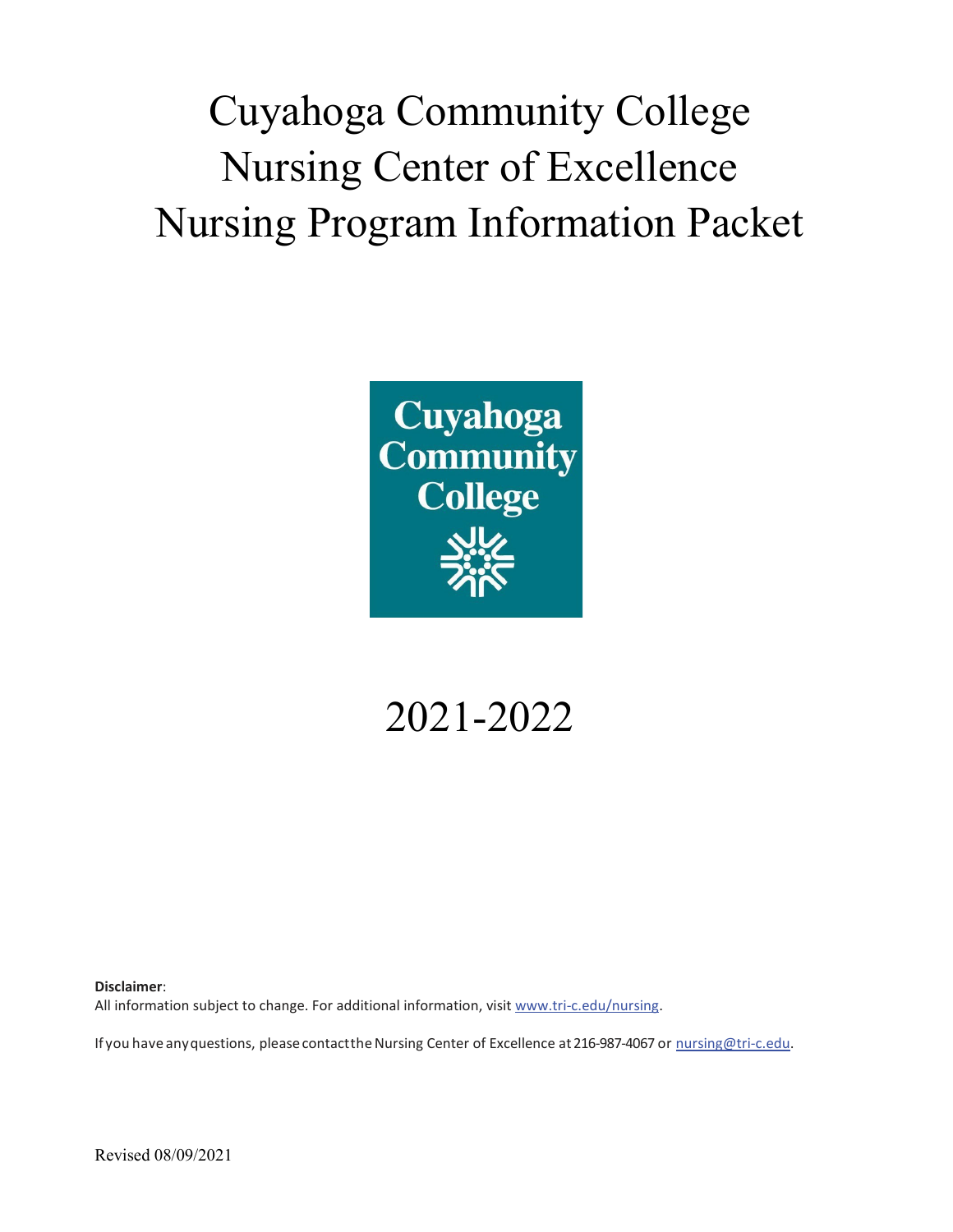



Dear Applicant:

Thank you for your interest in the Cuyahoga Community College Nursing Program. This packet is designed to provide you with information pertaining to the admission process. It is imperative that you follow the admission process outlined within this packet in order to ensure that your application is processed within a timely manner. Additionally, please make sure to check our website at <http://www.tri-c.edu/programs/nursing/> as requirements are subject to change.

The nursing curriculum at Cuyahoga Community College is challenging and rewarding, but requires significant outside time commitments in order to be successful. We understand that many students must continue to work as they seek to advance themselves academically, but it is critical that you take time to make the appropriate lifestyle adjustments prior to beginning the program in order to ensure your success.

We are dedicated to helping you meet your educational and professional nursing goals, so please contact the Nursing Center of Excellence via email at [nursing@tri-c.edu](mailto:nursing@tri-c.edu) should you need additional assistance after you have read this packet.

We wish you much success in your pursuit of a career in nursing!

Sincerely,

Wendy Batch-Wilson DNP, RN Dean, Nursing Center of Excellence

Talisha Cottingham, DNP, RN Associate Dean, Nursing Center of Excellence

Jennifer Chaye, MSN, RN Director Nursing Skills Lab, Nursing Center of Excellence

Vada Mack, DNP, RN Program Director, Nursing Center of Excellence

Christine Wyers, DNP, RN Program Director, Nursing Center of Excellence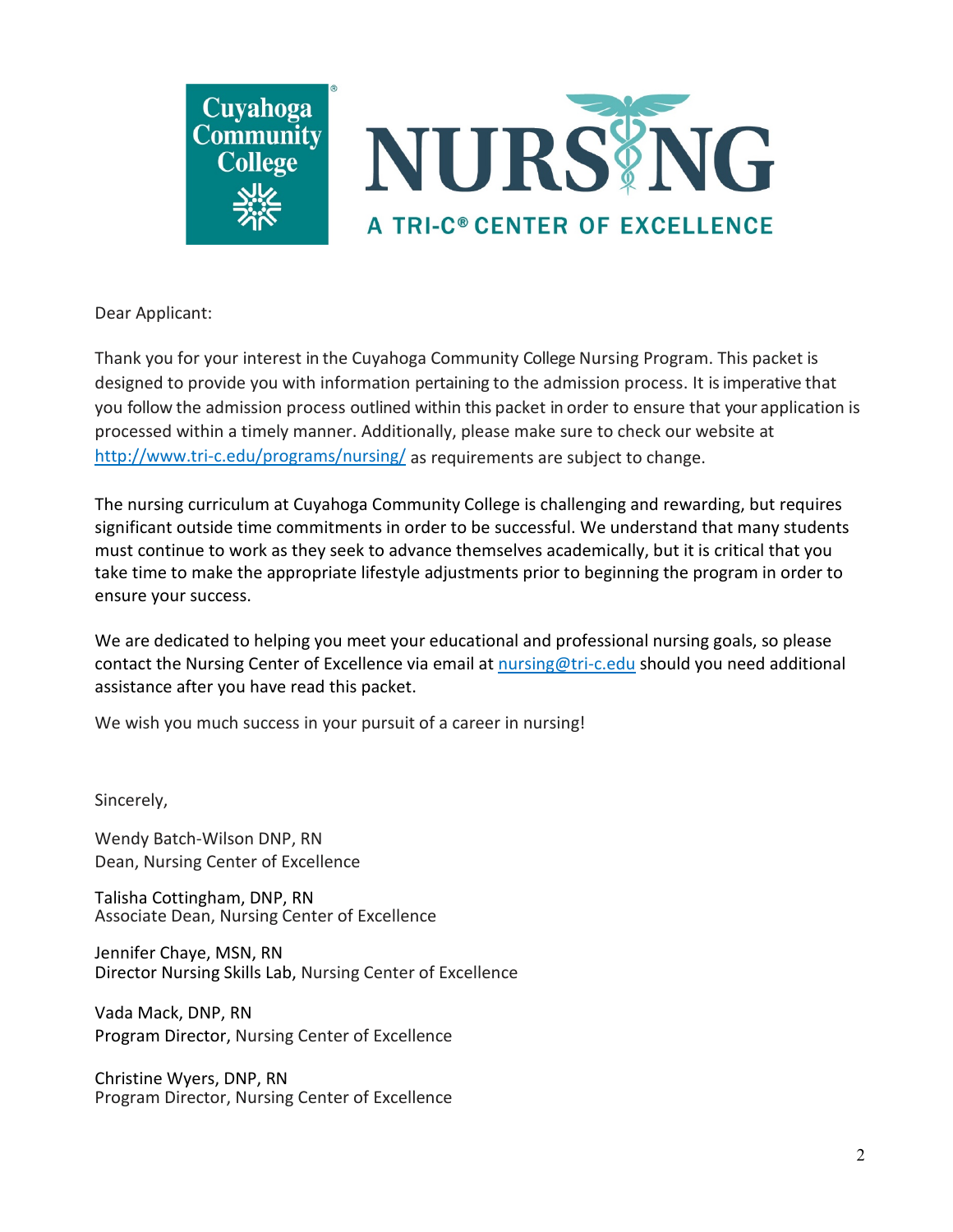# Table of Contents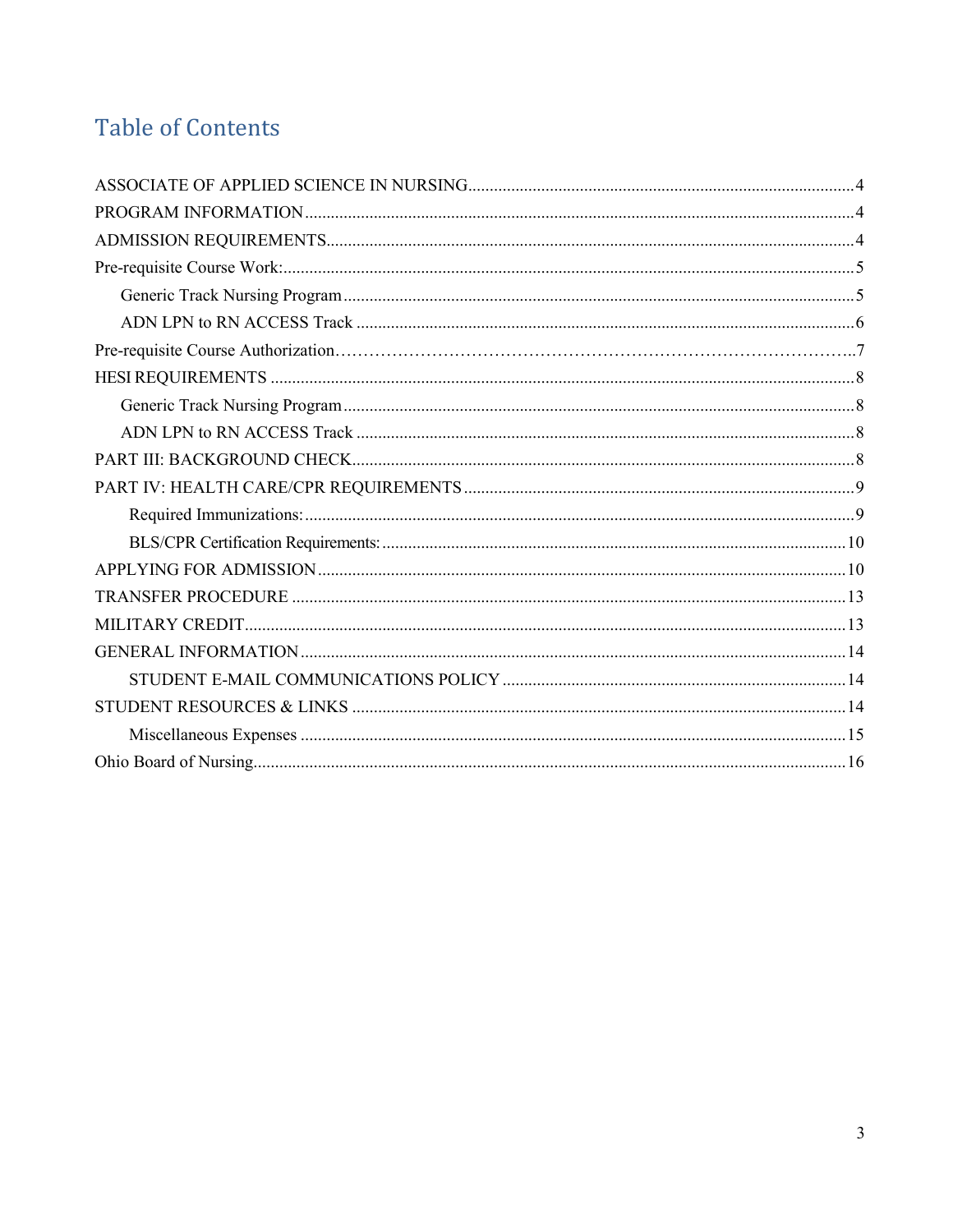# **ASSOCIATE OF APPLIED SCIENCE IN NURSING**

#### **PROGRAM INFORMATION**

#### <span id="page-3-1"></span><span id="page-3-0"></span>**General Description**

The Nursing Program is a two-year program that admits students twice a yearin a day or modified evening/weekend section. Although the course of study is designed to be completed in four semesters (2 years), most students, due to time constraints, complete the requirements in 3 to 4 years. Students' progress through a curriculum based on nursing concepts and skills that enable the nurse to adapt in a changing society. Opportunities for student learning are diverse and enriched by exposure to various clinical agencies throughout Northeast Ohio. Students also have the opportunity to care for individuals of all ages in medical, surgical, pediatric, obstetric and geriatric settings. The program prepares graduates to be able to provide nursing care to patients or groups of patients at home or in institutions, at the direction of a licensed physician, advanced practice nurse, dentist, optometrist or podiatrist.

In consideration of the various stages of students' education levels and experiences, there are two entrytracks into the nursing program. These entry tracks are:

**Generic Track**: offered to students with classes scheduled inDay or Modified Evening sections at theEastern, Metropolitan, and Westshore campuses. Our one-plus-one curriculum is presented as a career ladder, designed toimprove nursing career mobility and provide seamless progression from nurse aide certification to practical nurse certification to the Associate of Applied Science in Nursing degree. All students are admitted using a common admission criteria.

**LPN-to-RN Track (ACCESS)**: offered to qualified Licensed Practical Nurses through ACCESS. These students enter in the Spring modified evening section at the Eastern Campus only. This track offers advanced standing, in our concept-based curriculum, to practicing licensed practical nurses graduating from a nursing program other than the Cuyahoga Community College Practical Nursing Program or those completing the practical nursing program at Cuyahoga Community College prior to the spring semester of 2021. All students are admitted using a common admission criteria.

#### **ADMISSION REQUIREMENTS**

<span id="page-3-2"></span>The admission requirements for the Nursing Program consist of four parts: General College Admission Requirements, Nursing Program Requirements, Background Check, and Health Care/CPR Requirements.

#### **PART I: GENERAL COLLEGE ADMISSION REQUIREMENTS**

The applicant must meet the requirements for general admission to the College as outlined in the College Catalog under the heading: *ADMISSIONS*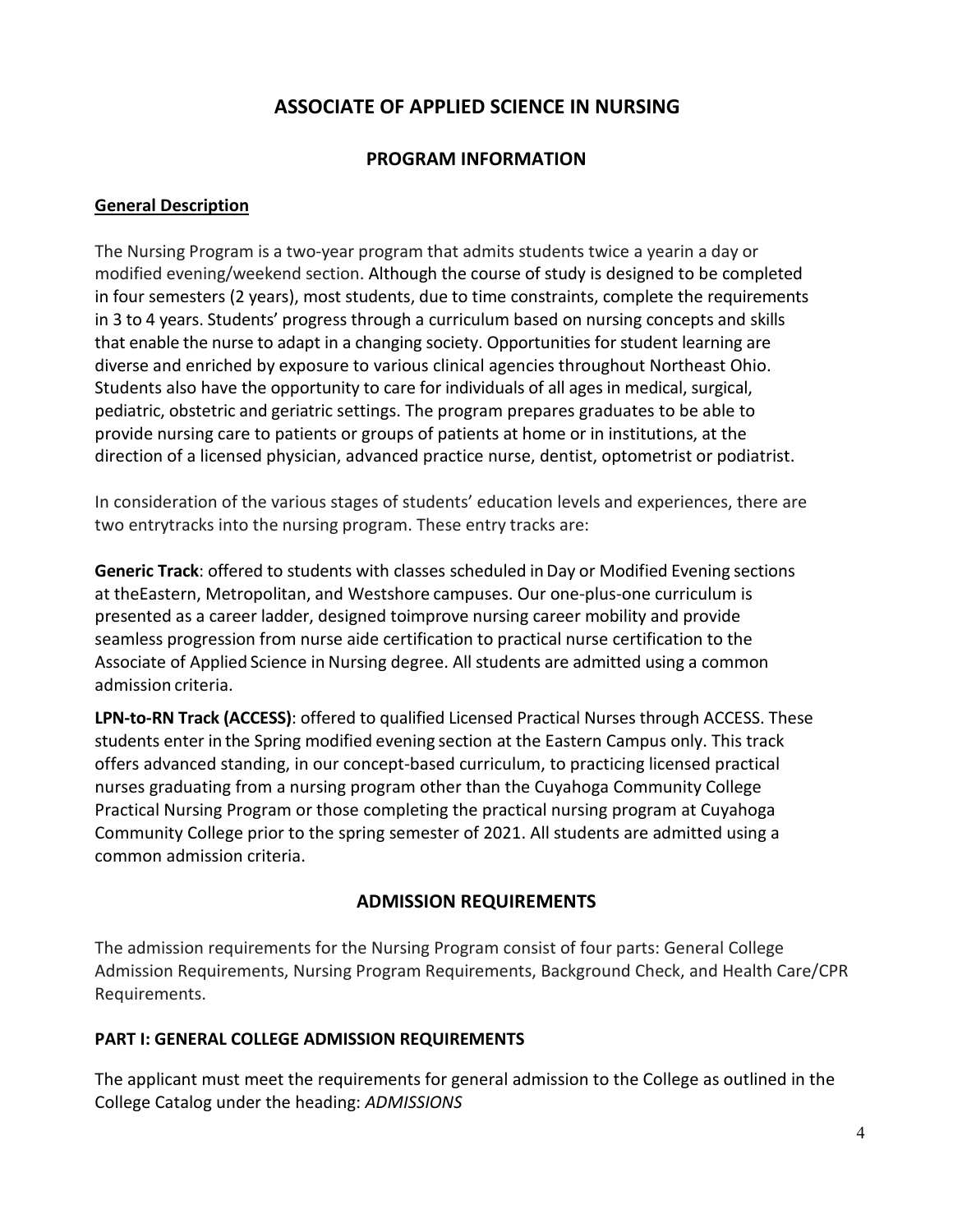#### **PART II: NURSING PROGRAM ADMISSION REQUIREMENTS**

To be eligible for admission into the nursing program, the applicant must meet the following minimum requirements:

- 1. Students must be 18 years or older and have a high school diploma transcript, GED Equivalency or higher degree transcript on file in the Office of theRegistrar.
- 2. Completion of all prerequisite course work except forBIO 2331 with a C or higher.
- 3. Completion of BIO 2331 with a B or higher.
- 4. Maintain a cumulative Grade Point Average (GPA) of 2.75 or higher from Tri-C with a minimum of 9 credit hours from courses that maybe used to meet the general education requirements for the Associate of Applied Science Degree.

#### <span id="page-4-1"></span><span id="page-4-0"></span>**Pre-requisite Course Work: Generic Track Nursing Program**

| <b>Course</b>                | <b>Program Admission Requirements</b>                            | <b>Credit Hours</b> |
|------------------------------|------------------------------------------------------------------|---------------------|
| BIO 2331*                    | Anatomy and Physiology, I                                        | 4                   |
| MATH 1240**                  | <b>Contemporary Mathematics</b>                                  | 3                   |
| <b>PSY 1010 or PSY 101 H</b> | General Psychology or Honors General Psychology                  | 3                   |
| <b>NURS 1000</b>             | Introduction to Health Care and Professional Nursing<br>Concepts |                     |
| NURS 1010 ***                | Introduction to Patient Care Concepts                            | 4                   |
|                              | ΤΟΤΑΙ                                                            | 15                  |

\*BIO 2331 must be completed with a B or higher.

\*\*Math 1240 or higher will be accepted.

\*\*\* Applicants must successfully pass the HESI A2 or have a documented degree transcript on file before registering for course. Applicants must begin the nursing program within one year of completion of NURS 1010 or will have to retake NURS 1010.

Nursing Center of Excellence approval/authorization is required to take the N1010 course. Students will be notified once they have been authorized by the Nursing Center of Excellence to proceed with registration. You cannot register for the course until you have been authorized.

Students who successfully complete the two prerequisite nursing courses are eligible to sit for the ODH STNA (Ohio Department of Health State Tested Nurse Aide) examination and progress to the nursing program after meeting all admission requirements.

Courses used as prerequisites or core courses for the Health Careers Programs must have a traditional letter grade. The Pass/No Pass option for prerequisites and core courses will not be accepted by the Health Career and Nursing Programs. Students are responsible for consulting with their program director or counselor to determine Pass/No Pass grading options.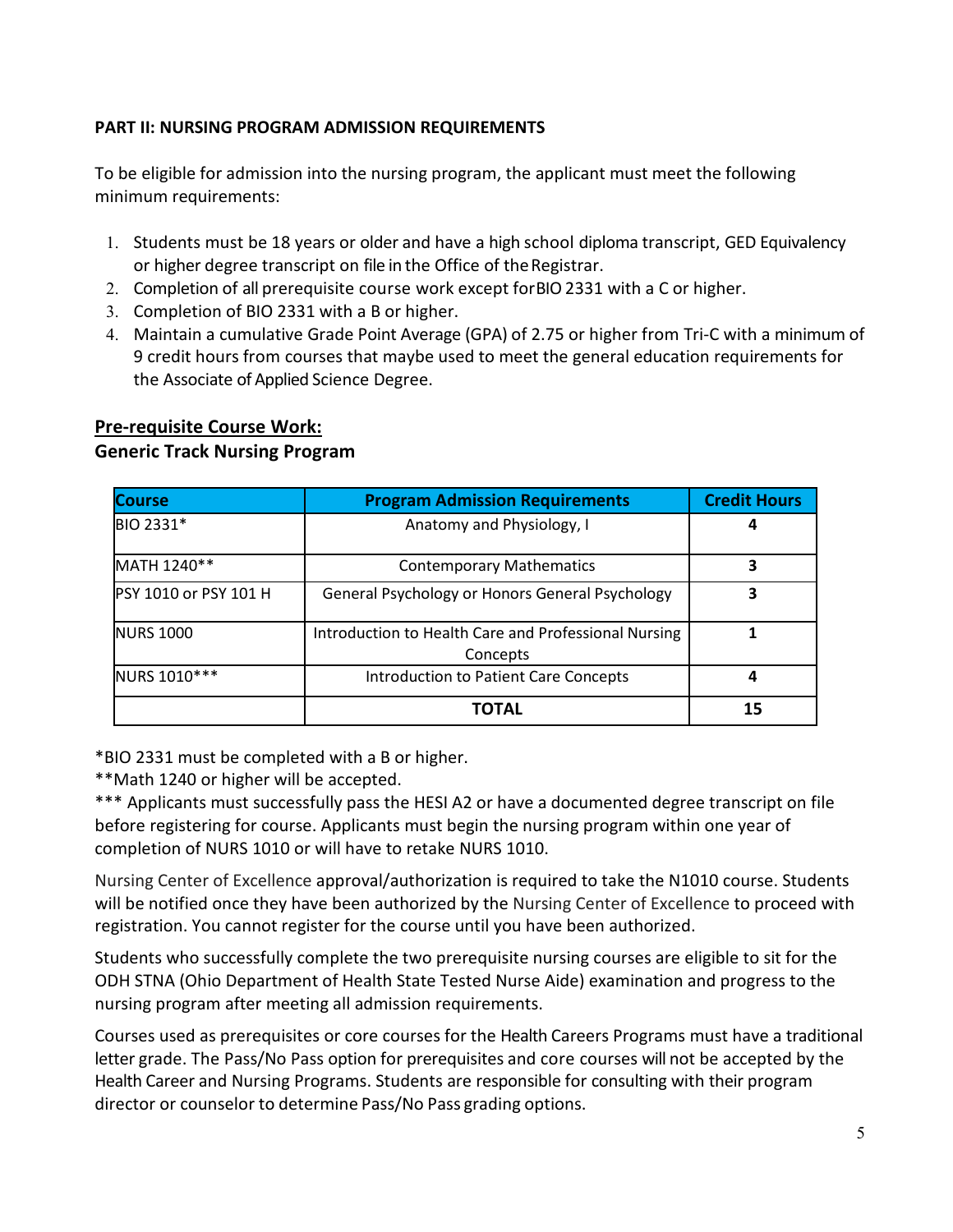AP credit accepted by the college can be used to meet prerequisite requirements. Please refer to <https://www.tri-c.edu/get-started/credit-for-prior-learning/advanced-placement-credit.html> for additional information about the College's policy regarding AP credit.

If an applicant's Tri-C GPA is less than the required 2.75, transfer GPA from an accredited institution as recognized by the college can be used for admission criteria only if the student has 9 credit hours of courses that maybe used to meet the general education requirements and an overall GPA of 2.75 or higher.

| <b>Course</b>                | <b>Program Admission Requirements</b>                                  | <b>Credit Hours</b> |
|------------------------------|------------------------------------------------------------------------|---------------------|
| BIO-2331*                    | Anatomy and Physiology I                                               | 4                   |
| MATH 1240**                  | <b>Contemporary Mathematics</b>                                        | 3                   |
| PSY 1010 or PSY 101 H        | General Psychology or Honors General<br>Psychology                     | 3                   |
| <b>ENG 1010 or ENG 101 H</b> | <b>College Composition or Honors College</b><br>Composition I          | 3                   |
| NURS 1250***                 | <b>LPN to RN Transitions I</b><br>Introduction to Health Care Concepts | 3                   |
|                              | TOTAL                                                                  | 16                  |

# **ADN LPN to RN ACCESS Track** (individuals who already have LPN license)

\*BIO 2331 must be completed with a B or higher.

\*\*Math 1240 or higher will be accepted.

*\*\*\*NURS 1250 Course may not be repeated.* 

**\*\*\* Applicants must complete the HESI LPN to RN Mobility Exam before admission to the program. Applicants scoring below 850 on the exam, are required to remediate after the exam according to the prescribed plan of study that accompanies the HESI feedback as outlined by the Nursing Center of Excellence. Applicants must retake the exam before applying for program admission.** 

Nursing Center of Excellence approval/authorization is required to take the N1250 course. Students will be notified once they have been authorized by the Nursing Center of Excellence to proceed with registration. You cannot register for the course until you have been authorized.

AP credit accepted by the college can be used to meet prerequisite requirements. Please refer to <https://www.tri-c.edu/get-started/credit-for-prior-learning/advanced-placement-credit.html> for additional information about the College's policy regarding AP credit.

If an applicant's Tri-C GPA is less than the required 2.75, transfer GPA from an accredited institution as recognized by the college can be used for admission criteria only if the student has 9 credit hours of courses that maybe used to meet the general education requirements and an overall GPA of 2.75 or higher.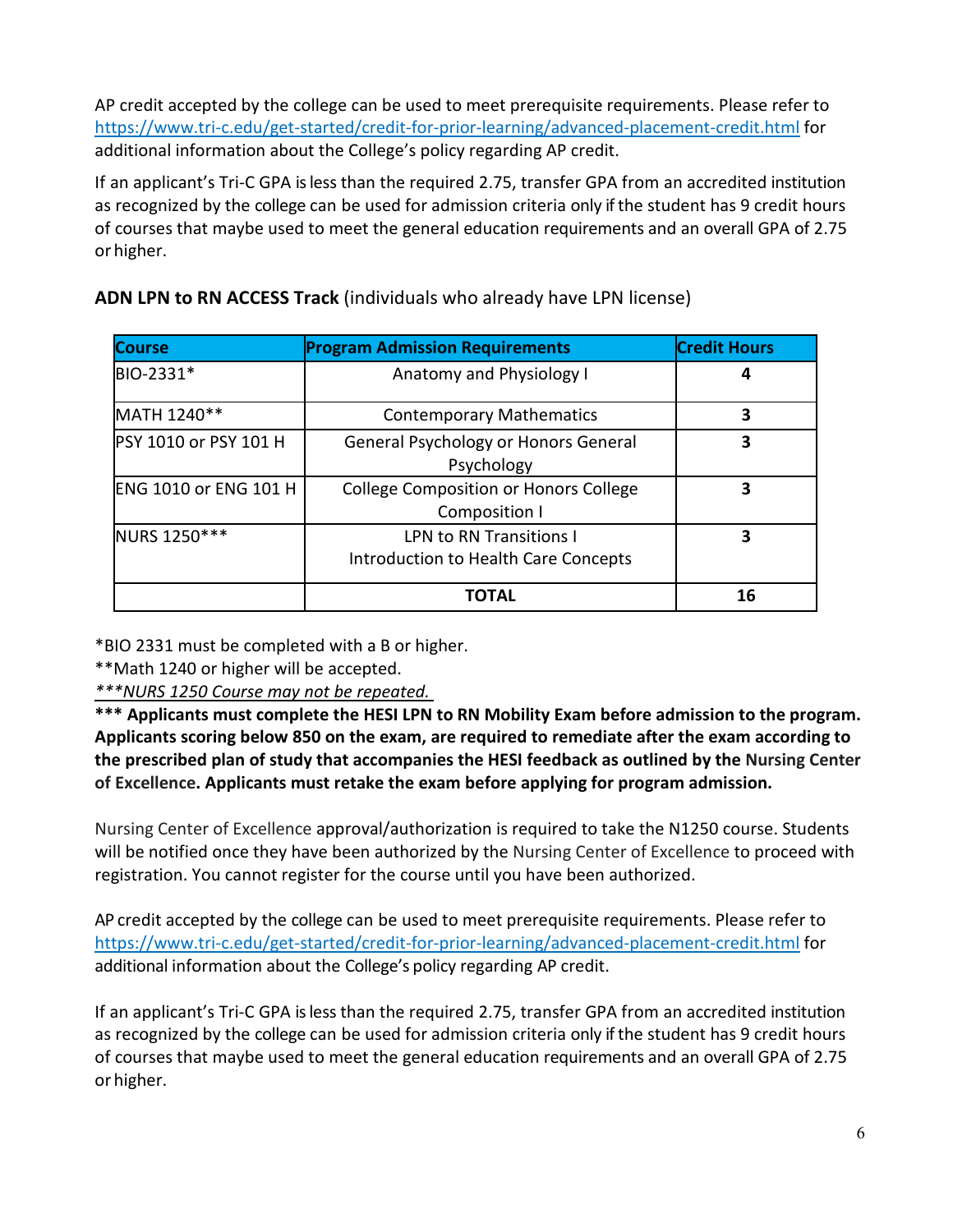Applicants to the LPN-to-RN program may use their LPN official transcript to meet GPA requirements for entrance if the overall GPA is a 2.75 or higher. Official LPN transcript must be on file with the college prior to being granted approval from the Nursing Center of Excellence to register.

Students who have completed Health related courses may apply to use these courses to meet the 9 credit hour requirement. These courses are subject to Nursing Center of Excellence approval only.

# **Pre-requisite Course Authorization**

# <span id="page-6-0"></span>**In order to be authorized for the NURS 1010 course, the applicant:**

- 1. Must have completed N1000.
- 2. Complete the NURS 1010 interest survey.
	- All students enrolled in NURS 1000 will receive an email from the Nursing Center of Excellence to survey your interest in taking NURS 1010. Please click the link and complete the survey to be considered for entry into NURS 1010.
- 3. Must have met the requirements for the Health Education Systems Inc Admission Assessment Exam-A2 (HESI A2).
- 4. Completed the health, CPR, and background check requirements.
	- Beginning the background check is time sensitive. Completing this step too early can lead to repeating the background check at an additional cost.
- 5. Submit ALL required documents within the established time frames of the semester to which you are seeking entry into NURS 1010.
	- After reviewing all of the submitted documents as outlined above, the Nursing Center of Excellence will reach out to all students eligible to take NURS 1010.
- 6. For questions regarding preauthorization, please contact [nursingprereqs@tri-c.edu.](mailto:%20nursingprereqs@tri-c.edu)

# **In order to be authorized for the NURS 1250 course, the applicant:**

- 1. Must have graduated from an approved and accredited practical nursing program and submit an official transcript from your program to the Registrar's Office (see contact information below).
- 2. Must be licensed in Ohio without restriction (student must maintain a license without restriction during program attendance) and credentialed to administer medication by the Ohio Board of Nursing (OBN).
- 3. Submit transcript(s) from other college(s) filed with the Office of the Registrar as required under general admission requirements.
- 4. Submit for on online review for admission to the nursing program using the following link: [Nursing Admission \(tri-c.edu\).](https://forms.tri-c.edu/NursingAssistanceResponsive/)
	- Submit AFTER your transcript has been verified by the Registrar
	- Please be aware that you will be denied admission to the program because of missing requirements for admission, but can still be preauthorized to take NURS 1250.
- 5. For questions regarding preauthorization, please contact [nursingprereqs@tri-c.edu.](mailto:%20nursingprereqs@tri-c.edu)

<span id="page-6-1"></span>All transcripts should be mailed to the Office of the Registrar, P.O. Box 5966, Cleveland, OH 44101-0966 for all LPN-to-RN applicants.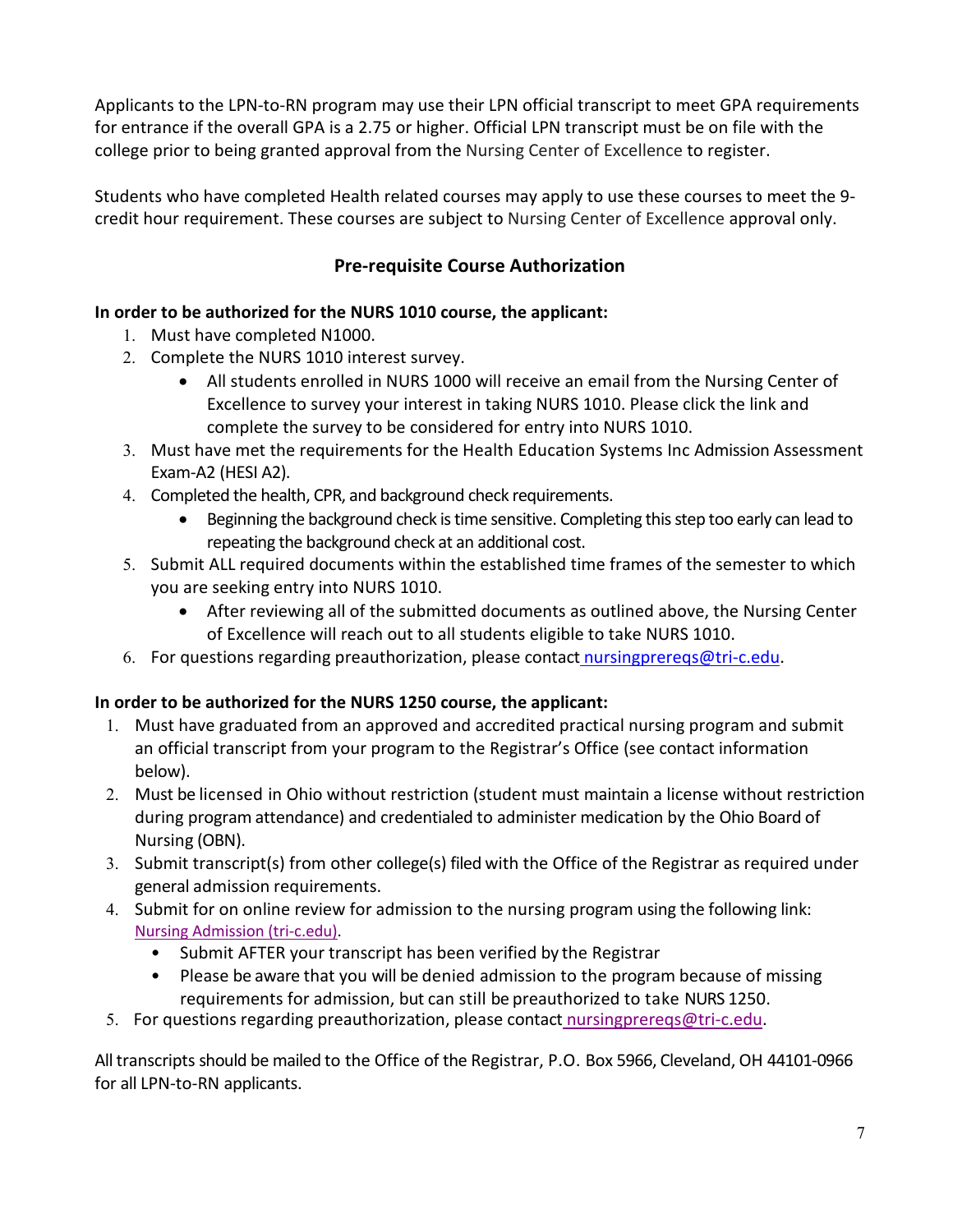#### **HESI REQUIREMENTS**

#### <span id="page-7-0"></span>**Generic Track Nursing Program**

Generic track applicants with an Associate Degree or higher are not required to take the HESI A2 exam. Degree transcript must be on file with Cuyahoga Community College, prior to applying for admission to the nursing program, in order for this requirement to be met.

Generic track applicants, without an Associate Degree or higher, are required to take the HESI A2 as a part of the application process for entry into the Nursing Program. Students can complete the HESI A2 at any time during the application process, but must complete it prior to beginning NURS 1010- Introduction to Patient Care Concepts.

Applicants must achieve a minimum score of 75% on the Math and English\*\* sections for consideration for the program. One attempt can be made per month. If a 2nd attempt is needed, only the section(s) scoring below 75% needs to be completed. **There is a limit of 2 attempts in a 12-month period. Each attempt must be separated by 30 calendar days.** 

\*\*Three separate tests compose the English Language portion of the exam. The three tests are: Reading Comprehension, Vocabulary, and Grammar. Scoring less than 75% on the English component requires completing all three tests again.

#### <span id="page-7-1"></span>**ADN LPN to RN ACCESS Track**

LPN-to-RN applicants will be required to complete the HESI LPN-ADN Mobility Exam as part of the application process for entry into the Associate Degree Nursing Program. Students can complete the HESI LPN-ADN Mobility Exam at any time during the application process, but must complete it prior to beginning NURS 1260 – LPN Transitions II.

Applicants scoring below 850 on the exam, are required to remediate after the exam according to the prescribed plan of study that accompanies the HESI feedback as outlined by the Nursing Center of Excellence. Applicants must retake the exam before applying for program admission. In addition to the regular coursework, applicants scoring less than 850 on the second exam will be required to complete additional remediation during NURS 1260.

#### **There is a limit of 2 attempts in a 12-month period. Each attempt must be separated by 30 calendar days.**

#### **PART III: BACKGROUND CHECK**

<span id="page-7-2"></span>The completion of a criminal background check (BCI) is one of the admission requirements to the nursing program. The background check is required to ascertain (I) the ability of students to eventually become licensed in the profession and (II) the ability of students to attend mandatory clinical rotations at external facilities in accordance with the requirements of the program.

Because a criminal history can have different effects at the educational, licensure, and employment levels, when a person is considering pursuing a nursing career, it is best to have as much information as possible prior to deciding to enroll in a nursing program. The Board encourages individuals who have criminal histories and who are interested in pursuing a nursing career to: (1) Contact approved nursing education programs and ask about the programs' enrollment criteria with respect to criminal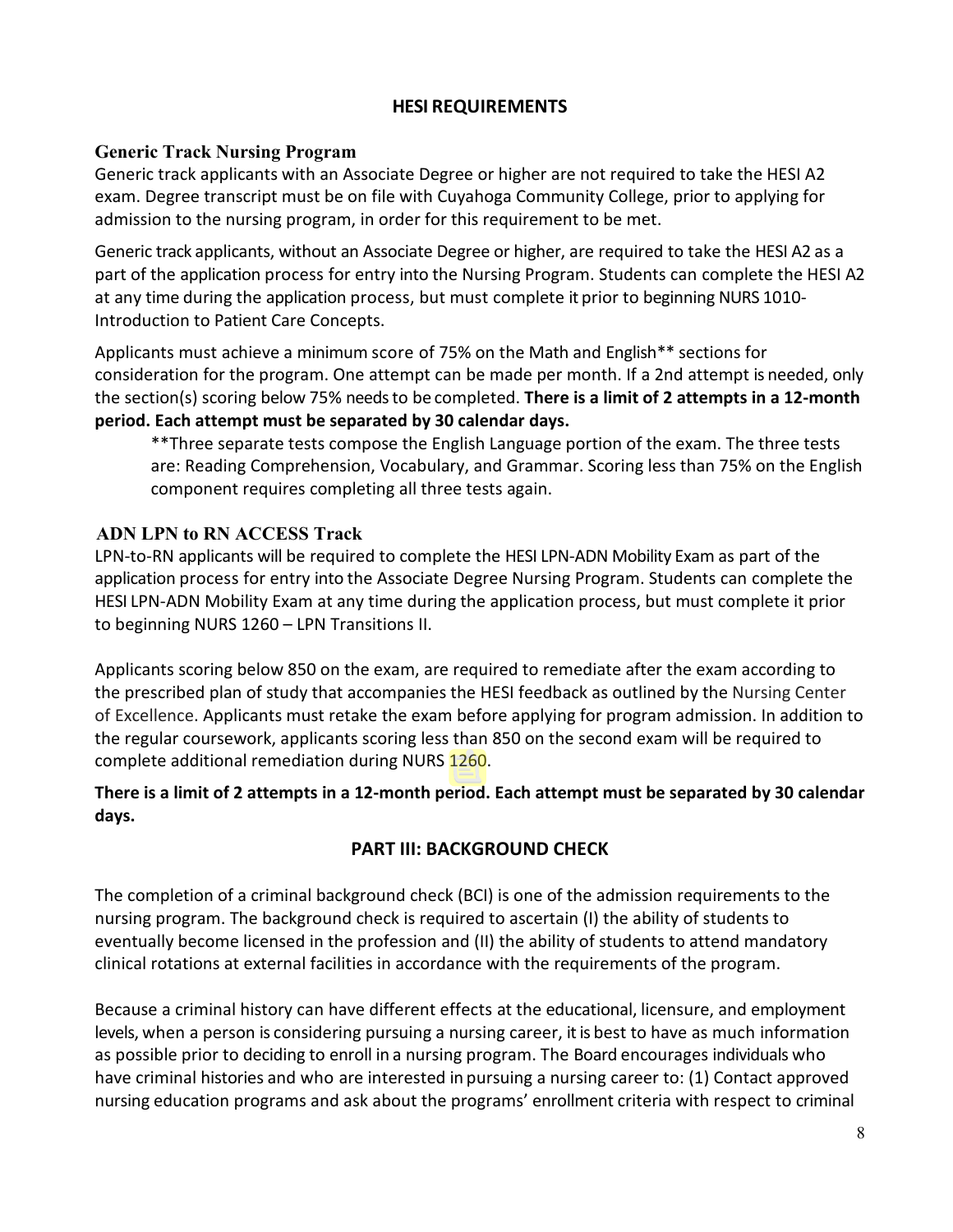convictions; (2) Review the criminal history information available on the Board's website under the Criminal Records Check, and (3) Contact healthcare facilities and inquire about hiring criteria with respect to criminal convictions. See the criminal history fact sheet from the Ohio Board of Nursing on page 15 of this information packet. For additional information, you can also visit: [https://nursing.ohio.gov/licensing-certification-ce/.](https://nursing.ohio.gov/licensing-certification-ce/)

Effective January 12, 2013, the BCI process may begin no sooner than six months prior to entry into the first clinical course. For Generic Track students, the first clinical course is defined as the first day of class in the semester, which the student begins NURS 1010. For ACCESS students, the first clinical course is defined as the first day of class in the semester, which the student begins NURS 1260.

The BCI must be completed, reviewed and cleared prior to full acceptance into the program. The BCI will be valid as long as the student is continually enrolled in the nursing program. Students who leave and return to the program will be required to complete another BCI check.

Background checks completed by another vendor, employer, or while enrolled at another school/institution will not be accepted.

For general information on student BCIs please see: <http://www.tri-c.edu/programs/healthcareers/Pages/BackgroundCheckInformation.aspx>

# **PART IV: HEALTH CARE/CPR REQUIREMENTS**

<span id="page-8-0"></span>Prospective students must complete and submit certain requirements for consideration and/or placement in the nursing program. Once accepted into the program, nursing students must maintain these requirements or they will not be permitted into any clinical setting. The maintenance of accurate and up- to-date information of all requirements is the sole responsibility of the student.

- **Note:** All prospective and current nursing students enrolled in an NURS clinical course must attend internship/clinical/practicum experiences at external and/or internal clinical facilities. Clinical facilities will not allow students into the facility without appropriate documentation of required immunizations. Immunization requirements may vary and may include COVID-19 vaccination.
- The inability of a student to obtain one or more required immunization(s) for personal, religious, medical and/or other reasons may prevent them from participating in the required internship/clinical/practicum experience at one or more facilities and therefore may result in the inability to complete or denial of entrance to the nursing program.

For additional information on the Health Care Requirements, please visit: [Tri-C](https://www.tri-c.edu/programs/health-careers/clinical-compliance-how-to-videos.html)  [Clinical Compliance How-to videos: Cleveland Ohio](https://www.tri-c.edu/programs/health-careers/clinical-compliance-how-to-videos.html)

# <span id="page-8-1"></span>**Required Immunizations:**

For the most current immunization requirements please visit: [http://www.tri-c.edu/programs/health-careers/documents/hcn-immunization](http://www.tri-c.edu/programs/health-careers/documents/hcn-immunization-and-req-completion-guide.pdf)[and-req-completion-guide.pdf](http://www.tri-c.edu/programs/health-careers/documents/hcn-immunization-and-req-completion-guide.pdf)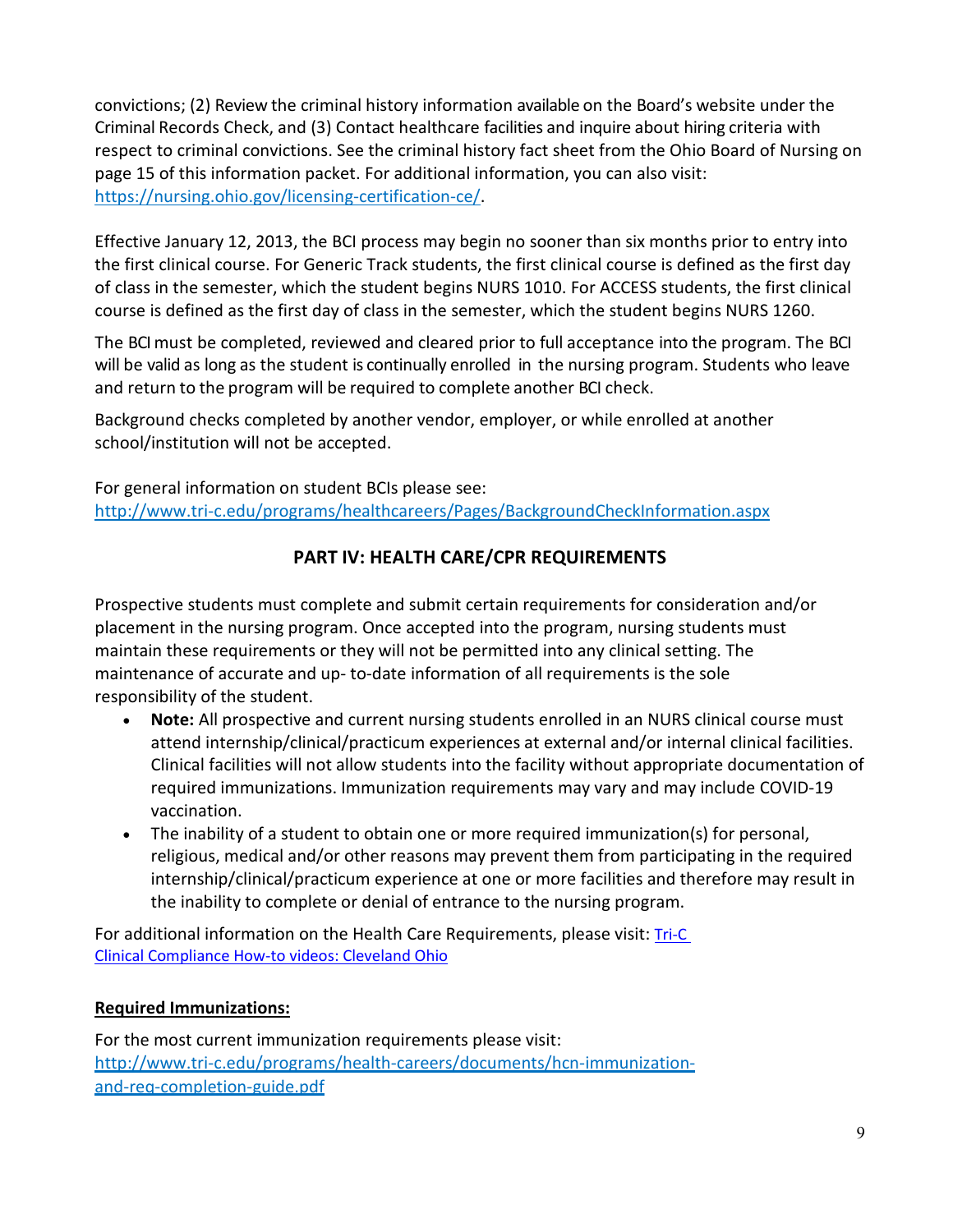You are encouraged to review and begin obtaining the required documentation as soon as possible. Please note that the requirements can change depending on the hospital/health care facility agreements.

#### <span id="page-9-0"></span>**BLS/CPR Certification Requirements:**

A course in cardiopulmonary resuscitation must be completed prior to the scheduled orientation date. Students are required to provide documentation of the current professional level CPR course. **The required CPR course must be a BLS for Healthcare Providers course earned through the American Heart Association (AHA). No other course will be accepted.** When submitting documentation of AHA certification a copy of the card, eCard, or other form of validation deemed acceptable by the program may be used. When submitting a CPR card for documentation of certification, the copy of the card must be front and back of the card. The card must be signed. If submitting the eCard certificate of completion, it must show the unique ID and QR code for verification purposes. Students who fail to complete the approved course in cardiopulmonary resuscitation will be administratively dropped from the program. Students must maintain current CPR certification throughout the NursingProgram.

#### **APPLYING FOR ADMISSION**

<span id="page-9-1"></span>After meeting the program admission requirements described in this document, applicants should submit an Online Request for Review at [Nursing Admission \(tri-c.edu\).](https://forms.tri-c.edu/NursingAssistanceResponsive/?_ga=2.253365001.1405760347.1612552638-77249545.1612552638) Please note, having one of these areas missing will result in a declined review.

Applicants are encouraged to submit for a review as soon as admission requirements are completed in order to receive an application for the program. Support courses can be completed during the interim period while waiting to enter the Nurse Program sequence. Admission is based on first come basis until program is filled.

Students who accept a slot in the nursing program (with a specific starting date for nursing courses) and do not attend orientation, decline a slot after orientation, do not attend the first day of class, do not meet all medical record, health insurance, CPR, and/or background check requirements will be required to re-start the application process. Students admitted for a fall semester may reapply after Sept.  $1<sup>st</sup>$ , students admitted for a spring semester may reapply after February  $1<sup>st</sup>$ . Students must meet all current admission requirements at the time of application.

**Note:** for placement deadlines, please refer to: [Program Placement information for Tri-C Nursing](https://www.tri-c.edu/programs/nursing/currently-placing.html)  [Program: Cleveland Ohio](https://www.tri-c.edu/programs/nursing/currently-placing.html)

| <b>Course</b>              | <b>Program Admission Requirements</b>                | <b>Credit Hours</b> |
|----------------------------|------------------------------------------------------|---------------------|
| BIO 2331*                  | Anatomy and Physiology, I                            |                     |
| MATH 1240**                | <b>Contemporary Mathematics</b>                      |                     |
| <b>PS 1010 or PSY101 H</b> | General Psychology or Honors General Psychology      |                     |
| <b>NURS 1000</b>           | Introduction to Health Care and Professional Nursing |                     |

#### **Associate of Applied Science in Nursing Program Sequence: Generic Track Nursing Program**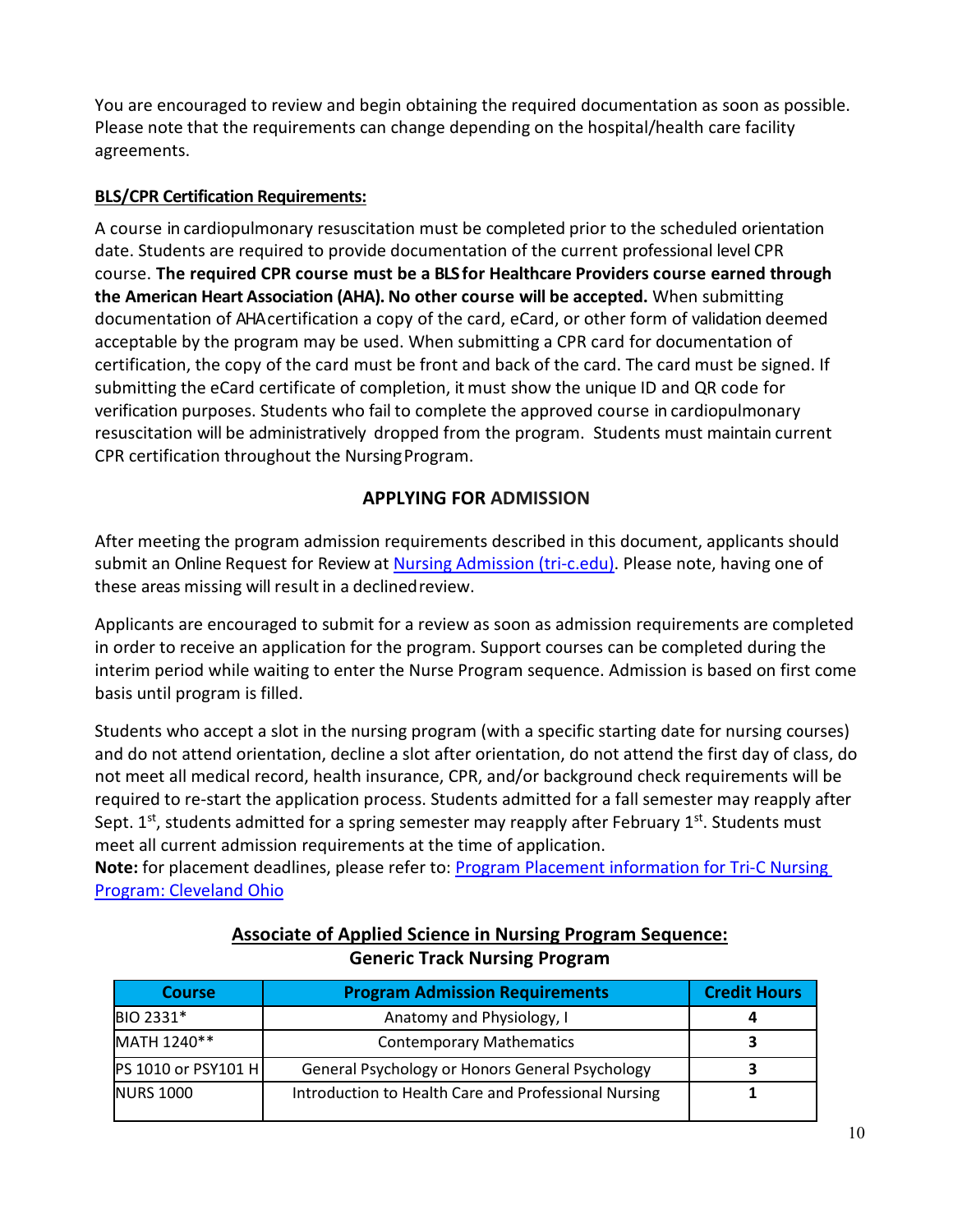|                                                                        | Concepts                                                                                                      |                     |  |
|------------------------------------------------------------------------|---------------------------------------------------------------------------------------------------------------|---------------------|--|
| NURS 1010 ***                                                          | Introduction to Patient Care Concepts                                                                         | 4                   |  |
|                                                                        | <b>TOTAL</b>                                                                                                  | 15                  |  |
|                                                                        | <b>Nursing Program</b>                                                                                        |                     |  |
| <b>First Semester</b>                                                  |                                                                                                               | <b>Credit Hours</b> |  |
| BIO-2341*                                                              | Anatomy and Physiology II                                                                                     | 4                   |  |
| <b>NURS 1200</b>                                                       | Fundamentals of Nursing Concepts (First 8 weeks)                                                              | 4                   |  |
| <b>NURS 1210</b>                                                       | Concepts of Nursing Care for Patients within the Community<br>and Behavioral Health Settings (Second 8 weeks) | $\mathbf{2}$        |  |
| PSY-2020                                                               | Life Span Development                                                                                         | 4                   |  |
|                                                                        | <b>TOTAL</b>                                                                                                  | 14                  |  |
| <b>Second Semester</b>                                                 |                                                                                                               | <b>Credit Hours</b> |  |
| <b>NURS 1220</b>                                                       | Concepts of Nursing Care for Patients with Acute and<br>Chronic Conditions I (8 weeks)                        | 5                   |  |
| <b>NURS 1230</b>                                                       | Fundamentals of Nursing Care of Childbearing Families and<br>Children (8 weeks)                               | 4                   |  |
| <b>NURS 1240</b>                                                       | <b>Role Transitions</b>                                                                                       | 1                   |  |
| <b>ENG 1010 or</b><br>ENG 101 H****                                    | College Composition or Honors College Composition I                                                           | 3                   |  |
|                                                                        | <b>TOTAL</b>                                                                                                  | 13                  |  |
| <b>PRACTICAL NURSING</b><br><b>CERTIFICATE</b><br><b>AWARDED</b>       | TOTAL FOR PRACTICAL NURSING CERTIFICATE                                                                       | 42                  |  |
| <b>ENG - 1020</b>                                                      | <b>College Composition II</b>                                                                                 | 3                   |  |
| BIO 2500*                                                              | Microbiology                                                                                                  | 4                   |  |
| <b>NURS 2000</b>                                                       | Concepts of Nursing Care for Patients with Acute and<br><b>Chronic Conditions II</b>                          | 6                   |  |
|                                                                        | <b>TOTAL</b>                                                                                                  | 13                  |  |
| Fourth Semester                                                        |                                                                                                               | <b>Credit Hours</b> |  |
| <b>NURS 2010</b>                                                       | Concepts of Nursing Care for Patients with Complex<br>Conditions                                              | 6                   |  |
|                                                                        | <b>TOTAL</b>                                                                                                  | 6                   |  |
| <b>ASSOCIATE OF</b><br><b>APPLIED SCIENCE</b><br><b>DEGREE AWARDED</b> | <b>NURSING PROGRAM TOTAL</b>                                                                                  | 61                  |  |

\* BIO 2331, BIO 2341, and BIO 2500 must be completed with a grade of B or higher \*\*Math 1240 or higher will be accepted.

\*\*\* Applicants must successfully pass the HESI A2 or have a documented degree transcript on file before being authorized to register for the course. Applicants must begin the nursing program within one year of completion of NURS 1010 or will have to retake NURS 1010.

\*\*\*\* Students who transfer in credits for ENG-1020 with a grade of C or higher, without having credit for ENG-1010 will have ENG-1010 waived, but the required 6 hours in Communication must be earned.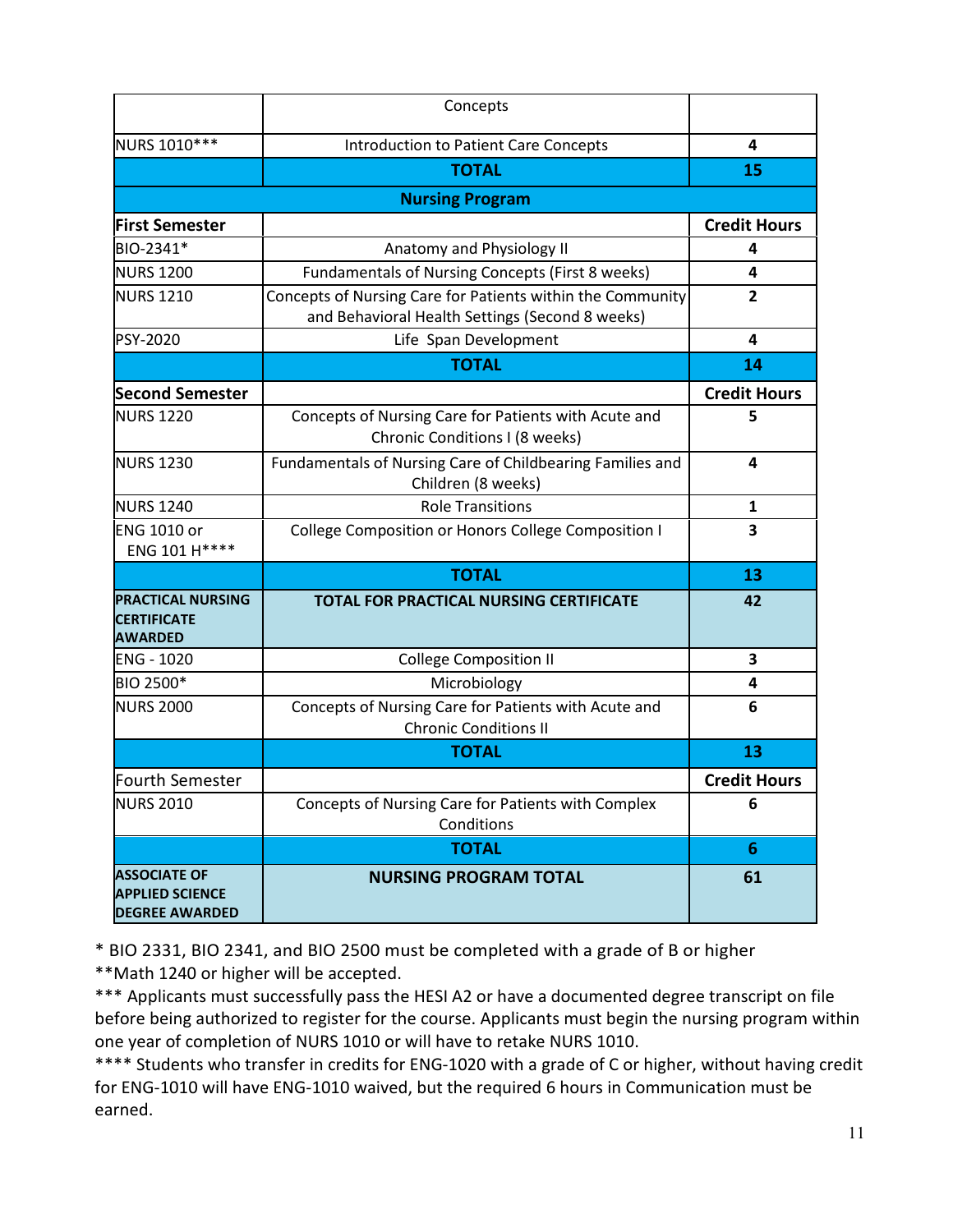Students who successfully complete the two prerequisite nursing courses are eligible to sit for the ODH STNA (Ohio Department of Health State Tested Nurse Aide) examination and progress to the nursing program after meeting all admission requirements.

Students who successfully complete the first year of the program will be awarded a certificate of proficiency in practical nursing and are eligible to sit for the NCLEX- PN. Students who successfully complete the second year of the nursing program will be awarded an associate degree in applied science and are eligible to sit for the NCLEX-RN.

| <b>Course</b>                                                | <b>Program Admission Requirements</b>                                        | <b>Credit Hours</b> |
|--------------------------------------------------------------|------------------------------------------------------------------------------|---------------------|
| BIO-2331*                                                    | Anatomy and Physiology I                                                     |                     |
| MATH 1240**                                                  | <b>Contemporary Mathematics</b>                                              |                     |
| PSY 1010 or PSY 101 H                                        | General Psychology or Honors General Psychology                              | 3                   |
| ENG 1010 or ENG 101 H                                        | College Composition or                                                       | 3                   |
|                                                              | Honors College Composition I                                                 |                     |
| NURS 1250***                                                 | <b>LPN to RN Transitions I</b>                                               | 3                   |
|                                                              | Introduction to Health Care Concepts                                         |                     |
|                                                              | <b>TOTAL</b>                                                                 | 16                  |
|                                                              | <b>Associate Degree Nursing Program</b>                                      |                     |
| <b>First Semester</b>                                        |                                                                              | <b>Credit Hours</b> |
| <b>NURS 1260</b>                                             | <b>LPN to RN Transitions II</b>                                              | 6                   |
| BIO-2341*                                                    | Anatomy and Physiology II                                                    | 4                   |
| PSY-2020                                                     | Life Span Development<br>4                                                   |                     |
|                                                              | <b>TOTAL</b><br>14                                                           |                     |
| <b>Second Semester</b>                                       |                                                                              | <b>Credit Hours</b> |
| <b>NURS 1230</b>                                             | Fundamentals of Nursing Care of Childbearing Families and                    | 4                   |
| (First 8 weeks)                                              | Children                                                                     |                     |
| <b>NURS 1210</b>                                             | Concepts of Nursing Care for Patients within the Community<br>$\overline{2}$ |                     |
| (Second 8 weeks)                                             | and Behavioral Health Settings                                               |                     |
| $ENG - 1020$                                                 | <b>College Composition II</b><br>3                                           |                     |
|                                                              | <b>TOTAL</b><br>9                                                            |                     |
| <b>Third Semester</b>                                        |                                                                              | <b>Credit Hours</b> |
| BIO 2500*                                                    | Microbiology                                                                 | 4                   |
| <b>NURS 2000</b>                                             | Concepts of Nursing Care for Patients with Acute and Chronic                 | 6                   |
|                                                              | <b>Conditions II</b>                                                         |                     |
|                                                              | <b>TOTAL</b><br>10                                                           |                     |
| <b>Fourth Semester</b>                                       |                                                                              | <b>Credit Hours</b> |
| <b>NURS 2010</b>                                             | Concepts of Nursing Care for Patients with Complex Conditions                | 6                   |
|                                                              | <b>TOTAL</b>                                                                 | 6                   |
| <b>ASSOCIATE OF APPLIED</b><br><b>SCIENCE DEGREE AWARDED</b> | <b>NURSING PROGRAM TOTAL</b>                                                 | 55                  |

# **ADN LPN to RN ACCESS Track**

\* BIO 2331, BIO 2341, and BIO 2500 must be completed with a grade of B or higher.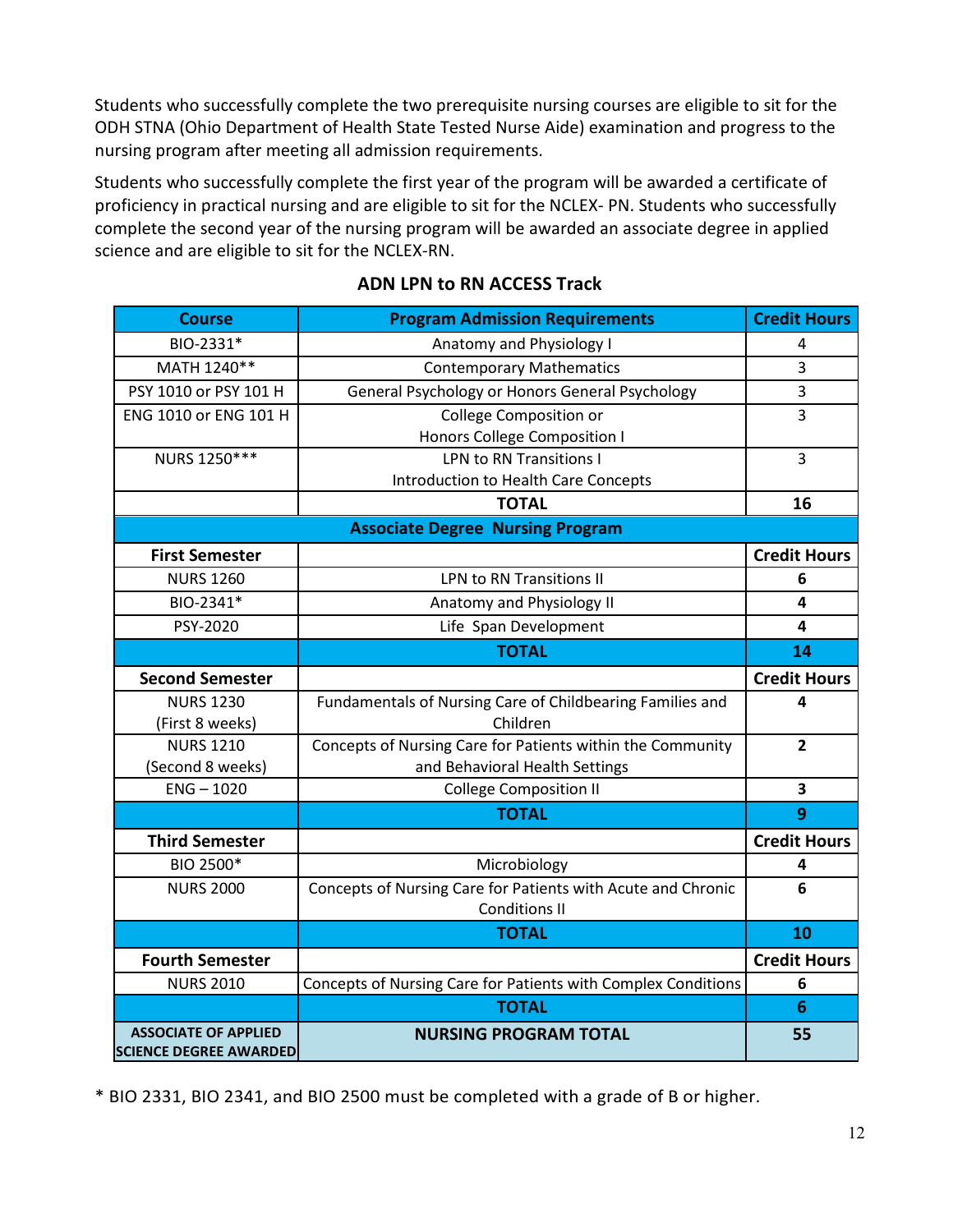#### \*\*Math 1240 or higher will be accepted.

*\*\*\*NURS 1250 Course may not be repeated.* 

**\*\*\* Applicants must complete the HESI LPN to RN Mobility Exam before admission to the program. Applicants scoring below 850 on the exam, are required to remediate after the exam according to the prescribed plan of study that accompanies the HESI feedback as outlined by the Nursing Center of Excellence. Applicants must retake the exam before applying for program admission.** 

#### **TRANSFER PROCEDURE**

# <span id="page-12-0"></span>**TRANSFER PROCEDURE FROM OUTSIDE UNIVERSITY/COLLEGE/PROGRAM FOR ADVANCED STANDING**

Applicants who were enrolled in nursing courses at another college or school of nursing and now wish to transfer into the Cuyahoga Community College Nursing Program must first apply for general college admission. Only students who are currently in good academic standing at their current/previous nursing school are eligible for transfer statusconsideration.

Nursing transfer credits will not be accepted from students who have been absent for two or more years from their nursing program. Only credits from the most current attended educational institution will be considered.

Once the applicant has met the *minimum program admission requirements*, the student must submit to the Nursing Center of Excellence at [nursing@tri-c.edu](mailto:nursing@tri-c.edu) the following information at least twelve weeks prior to the desired semester:

- 1. A letter indicating academic good standing from the Director/Dean of the current/previous nursing program sent directly to the Nursing Center of Excellence.
- 2. A letter requesting admission as a transfer student.
- 3. A complete syllabus for each nursing course completed at the previous school(s).
- 4. An official transcript from the previous school(s).

These documents will be reviewed by the Nursing Admission & Progression Committee, which will then will then make recommendations regarding the student's transfer status. The Committee does not meet during the Summer Term. Admission of transfer students who meet the requirements will be placed on a space available basis.

Applicants who were enrolled in another college, but who have not taken any nursing clinical courses will follow the general transfer process as described in the Catalog. *Note:* Non-nursing courses will be evaluated in accordance with general transfer policies and procedures.

# **MILITARY CREDIT**

<span id="page-12-1"></span>Transfer credit may be awarded for courses earned through the college-level United States Armed Forces Institute (USAFI). For individuals with experience in the armed forces of the United States, or in the National Guard, or in a reserve component: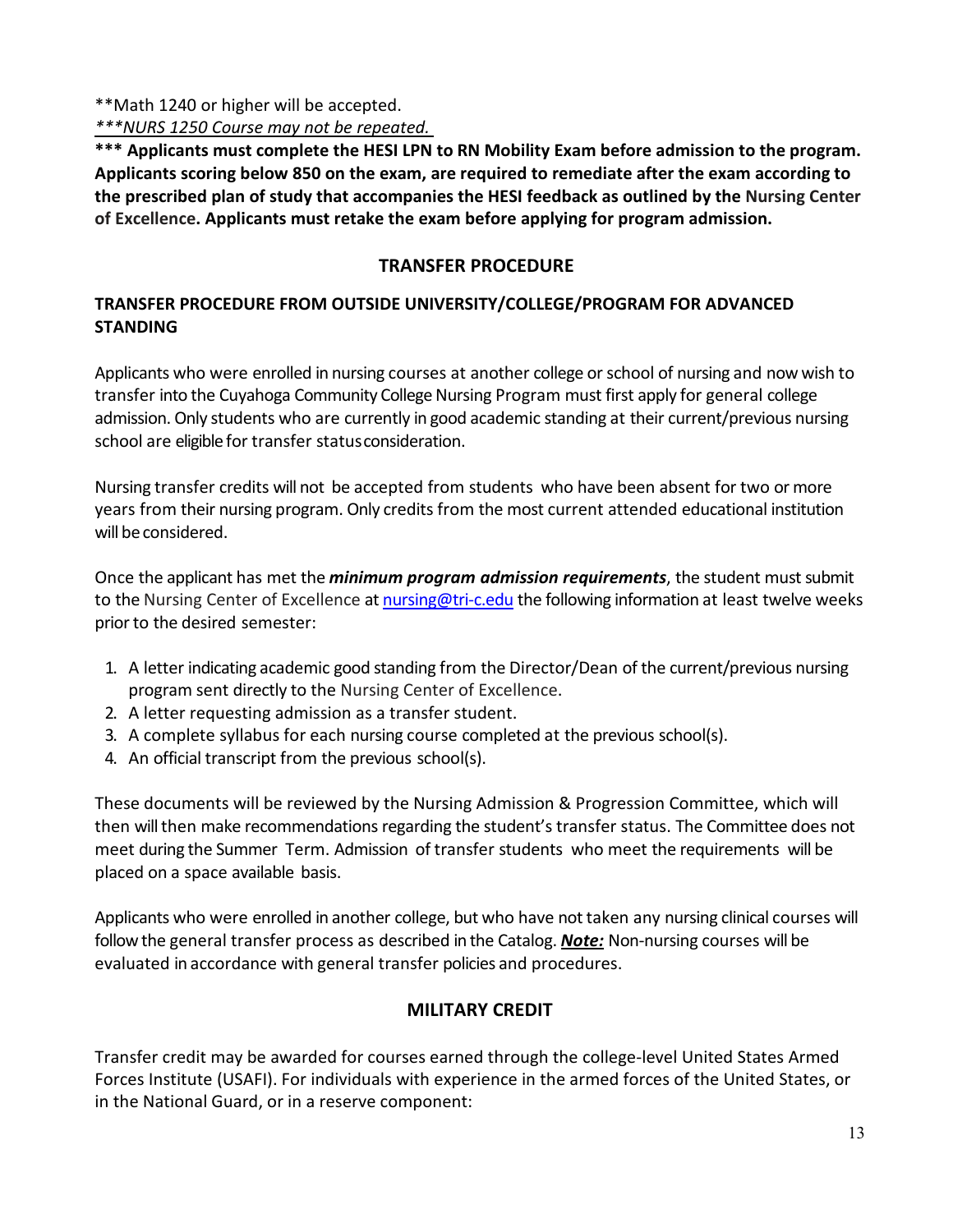- Military education skills and training will be reviewed in accordance with the College's transfer policy;
- The individual will be awarded credit for any military education or skills training that issubstantially equivalent to the curriculum established in Chapter 4723-5 of the Ohio Administrative Code.

#### **GRADUATES OF INTERNATIONAL NURSING PROGRAMS**

An international graduate nurse educated in a country other than the United States who desires to become a registered nurse in Ohio, must contact the Ohio Board of Nursing for information on applying for licensure as a Registered Nurse in the State of Ohio by examination:

The Ohio Board of Nursing 17 South High Street, Suite 400 Columbus, Ohio 43215- 3413 (614) 466-3947

#### **GENERAL INFORMATION**

#### <span id="page-13-0"></span>**STUDENT RESPONSIBILITY STATEMENT**

Students are also responsible for having their current address and telephone number reported to the Enrollment Center at any campus. This information can also be updated through My Tri-C space.

#### <span id="page-13-1"></span>**STUDENT E-MAIL COMMUNICATIONS POLICY**

Cuyahoga Community College (CCC) has established email as an official and primary means of communication with students. An official Cuyahoga Community email address is required for all students.

The college expects that every student will receive email at his or her CCC email address and will read email on a frequent and consistent basis. A student's failure to receive and read college communications in a timely manner does not absolve that student from knowing and complying with the content of such communications.

Students may elect to redirect (auto-forward) email sent to their CCC email address. Students who redirect email from their official CCC email address to another address do so at their own risk. If email is lost as a result of forwarding, it does not absolve the student from the responsibilities associated with communications sent to their official CCC email address.

# **STUDENT RESOURCES & LINKS**

<span id="page-13-2"></span>College-Wide Resources

Additional college-wide resources are available to nursing students at each campus. For a full range of services please go to the Cuyahoga Community College website: [Cuyahoga Community College, Tri-C:](https://www.tri-c.edu/index.html)  [Cleveland Ohio](https://www.tri-c.edu/index.html)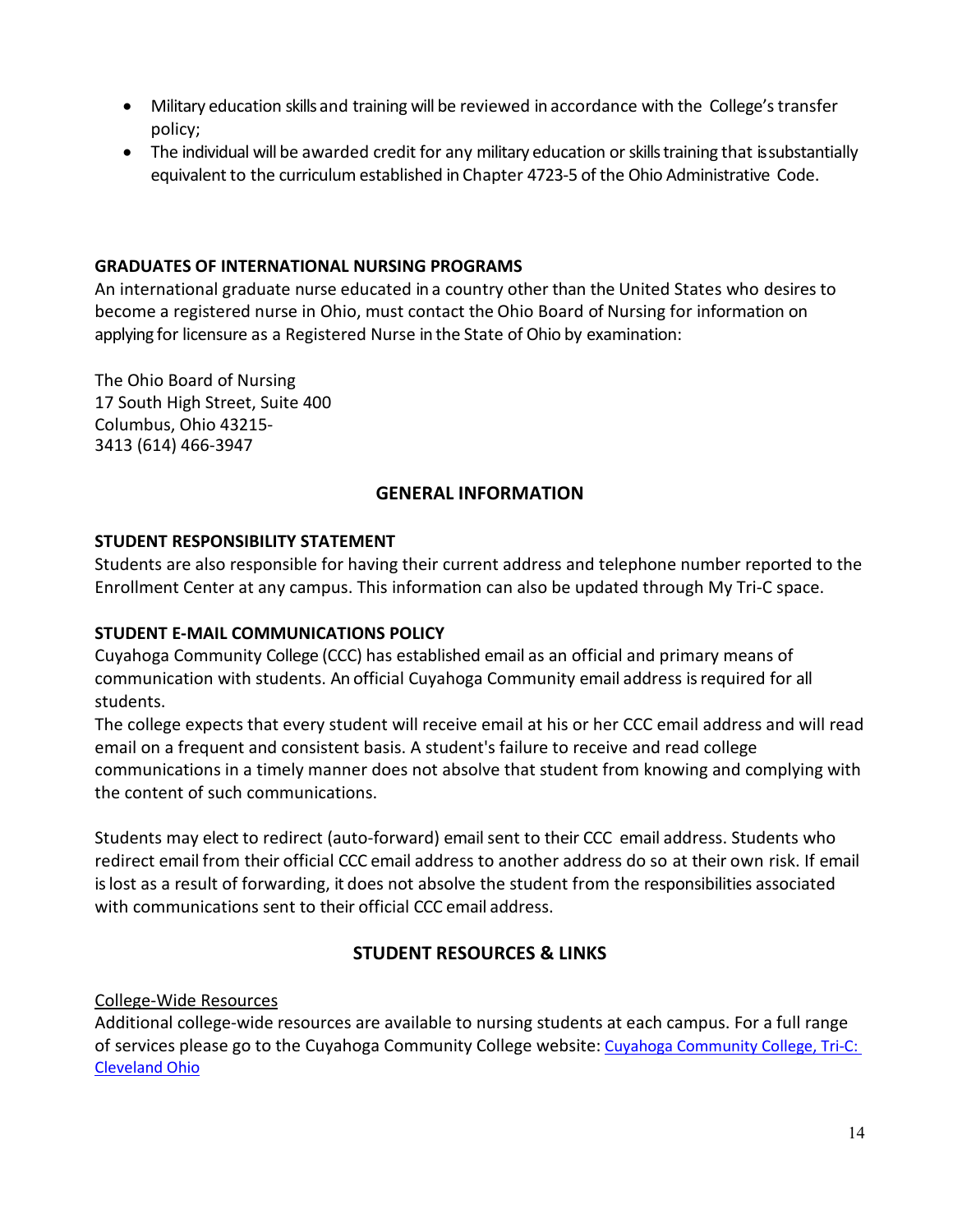Cuyahoga Community College Catalog: [Cuyahoga Community College Catalog < Cuyahoga](http://catalog.tri-c.edu/?_ga=2.203151633.1079134845.1626189645-1067983723.1620762965)  [Community College \(tri-c.edu\)](http://catalog.tri-c.edu/?_ga=2.203151633.1079134845.1626189645-1067983723.1620762965)

Cuyahoga Community College Student Handbook: [Tri-C Student Handbook: Cleveland Oh](https://www.tri-c.edu/student-resources/student-handbook.html)

#### Counseling

A fully staffed counseling and academic advising department is available on all three campuses. An academic counselor, on the campus where your records are located, should be consulted upon entry in the program for assistance in choosing course offerings. Appointments are encouraged. Additional information can be located here: [Tri-C Counseling Center: Cleveland Ohio \(tri-c.edu\)](https://www.tri-c.edu/counseling-center/index.html)

#### Cuyahoga Community College Nursing Center of Excellence: [Nursing Program at Tri-C: Cleveland OH](https://www.tri-c.edu/programs/nursing/)

#### Student Disability Services: Tri-C ACCESS - [Students with Disabilities: Cleveland](https://www.tri-c.edu/student-accessibility-services/index.html)

#### Financial Aid

Students can meet with a Student Financial Aid Advisor to obtain information about various financial aid options, including grants, scholarships, student loans, and public benefits. [Tri-C Student Financial Aid and Scholarships: Cleveland Oh](https://www.tri-c.edu/paying-for-college/financial-aid-and-scholarships/)

#### Tuition Fee Schedule

Click on the link below to access the current "Tuition and Payment Schedule"<http://www.tri-c.edu/paying-for-college/tuition-and-fees/>

| Additional Expenses*        | *All prices subject to change        |
|-----------------------------|--------------------------------------|
| Entrance & Exit Exams       | \$200 (Variable)                     |
| Books & Supplies            | \$2200 (Variable)                    |
| Uniforms<br>Laboratory Fees | \$250 (Variable)<br>\$250 (Variable) |

Liability Insurance (\$6.25 per semester) \$25 (Variable) Background Check **\$135 (Variable based on previous history**) Medical Insurance is required Must be obtained at your own expense

#### <span id="page-14-0"></span>**Miscellaneous Expenses**

Stethoscope, scissors, hemostat (Variable) Health examination (Variable) Immunizations (Variable) Drug Screening required for some clinical sites \$35 (Variable)

#### Project Go!

Cuyahoga Community College is partnering with the Ohio Department of Job and Family Services (ODJFS), the Ohio Benefit Bank (OBB) and the Cleveland Food Bank to provide support and assistance to students who may face financial challenges while working toward their educational goals.

Visit: [Benefits Access, Project go at Tri-C: Cleveland Oh \(tri-c.edu\)](https://www.tri-c.edu/paying-for-college/financial-aid-and-scholarships/benefits-accessproject-go/index.html)